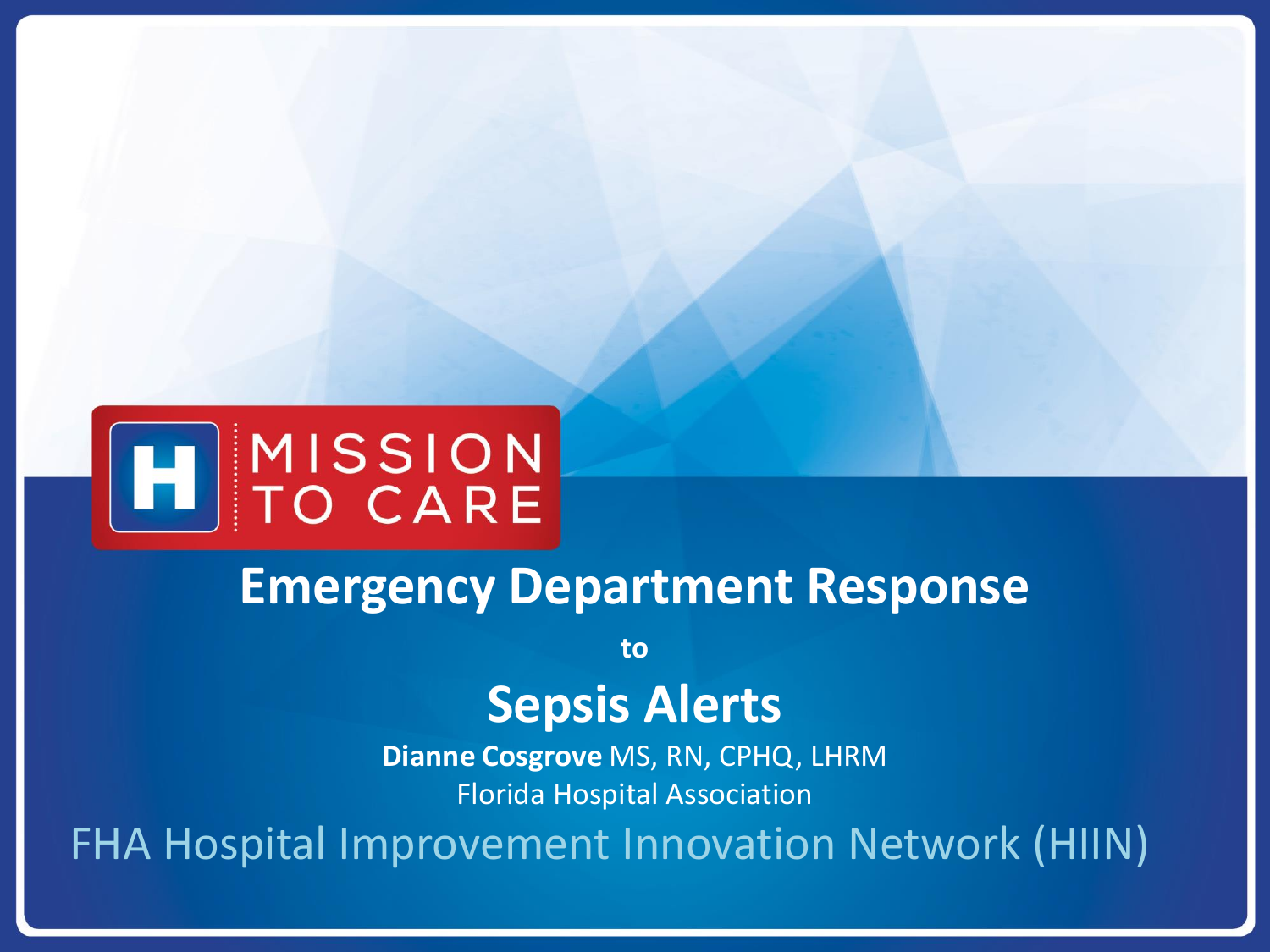# **THE PROPERTIES CONTROLLER THE QUESTION**

- How do Emergency Departments respond to sepsis alerts from Skilled Nursing Facilities?
	- It depends…………………………

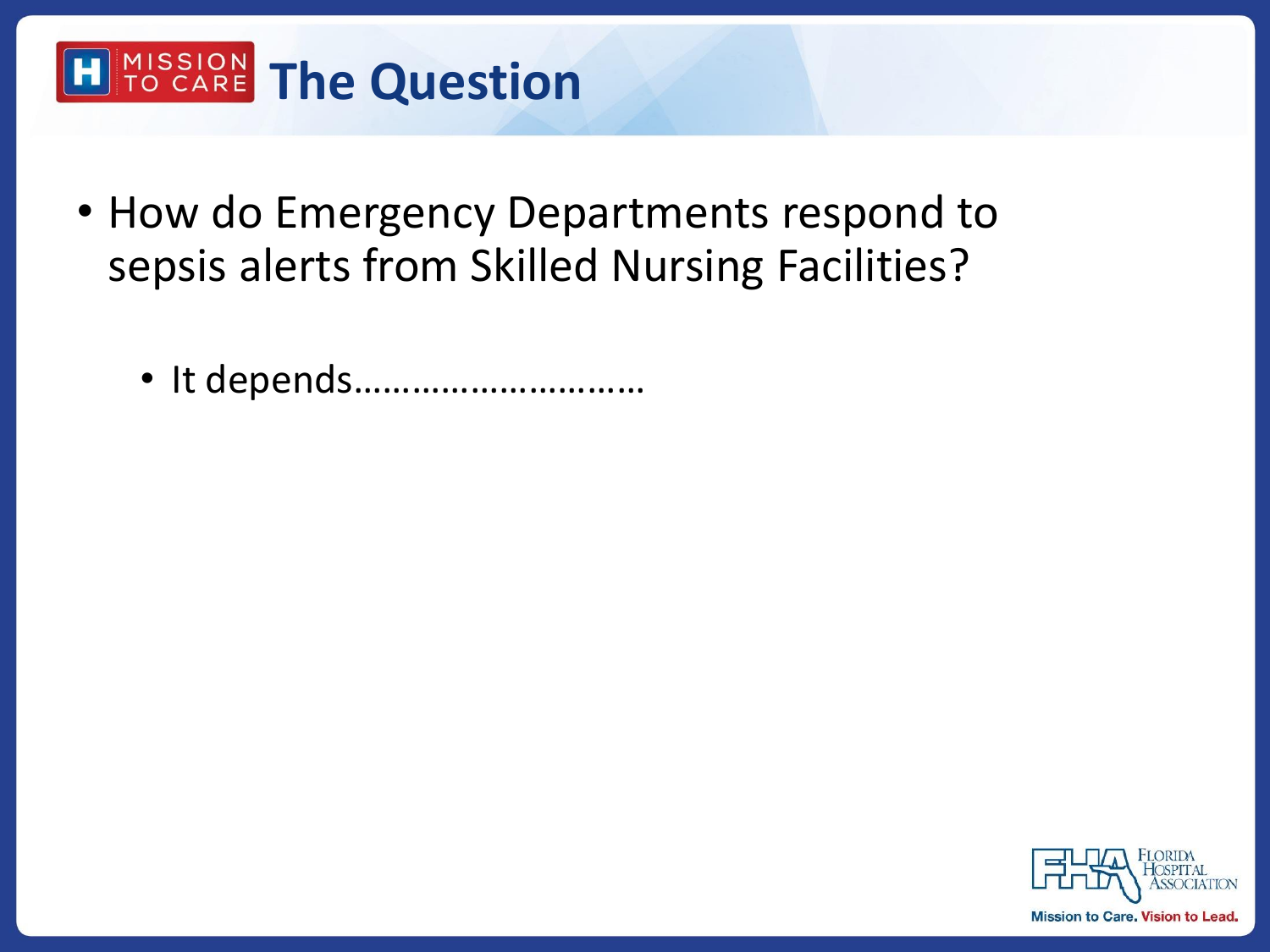## **MISSION Reversed Swiss Cheese Model**

Established SNF sepsis screening process in place and a + screen triggers a 911 call

911 responds with an ALS unit that follows an established sepsis protocol ED notified of Sepsis Alert while the patient is en route<br>
The receiving

> ED has an established

sepsis protocol

FLORIDA **ASSOCIATION** Mission to Care. Vision to Lead.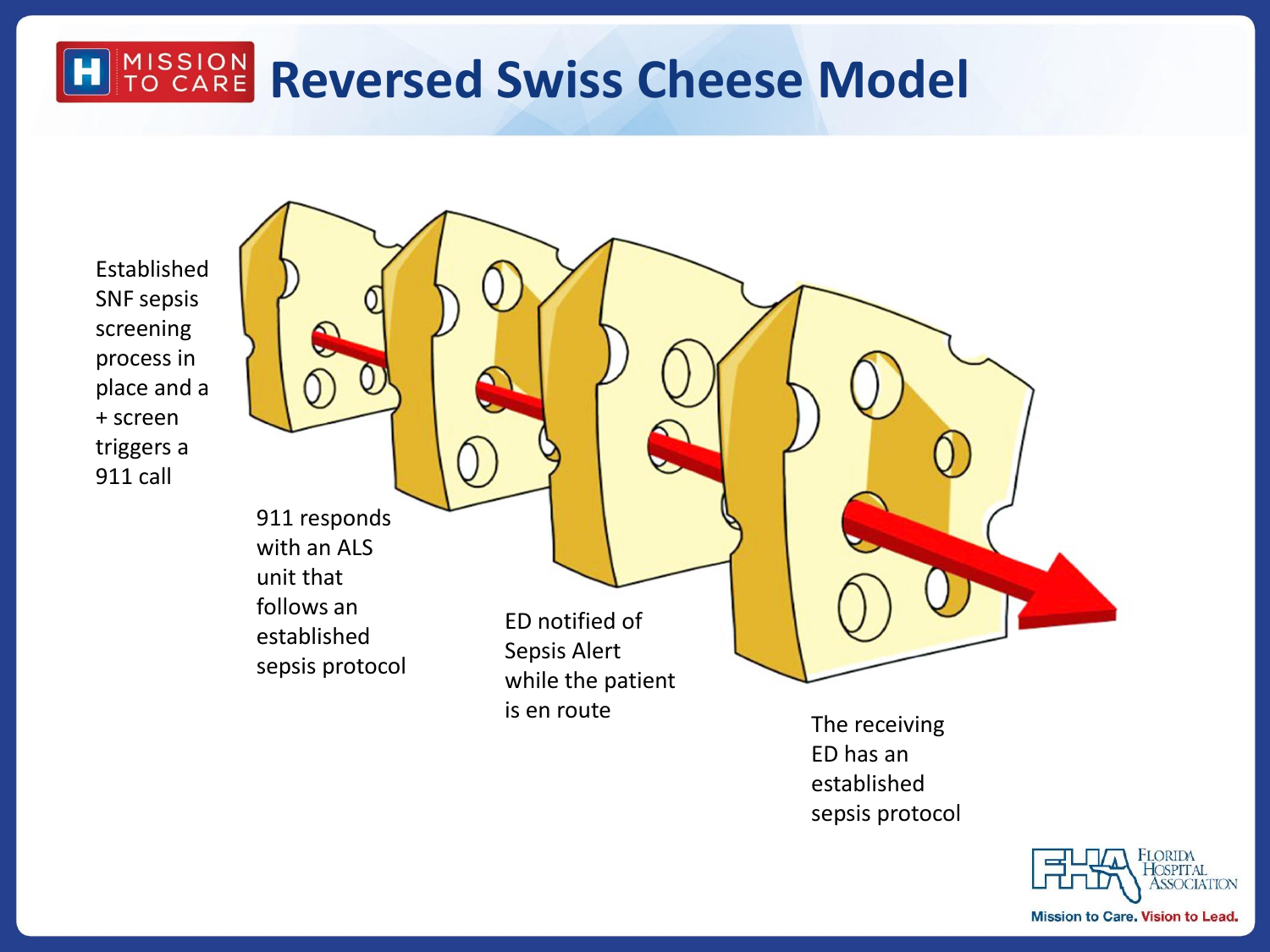# EL MISSION And the Survey Says.

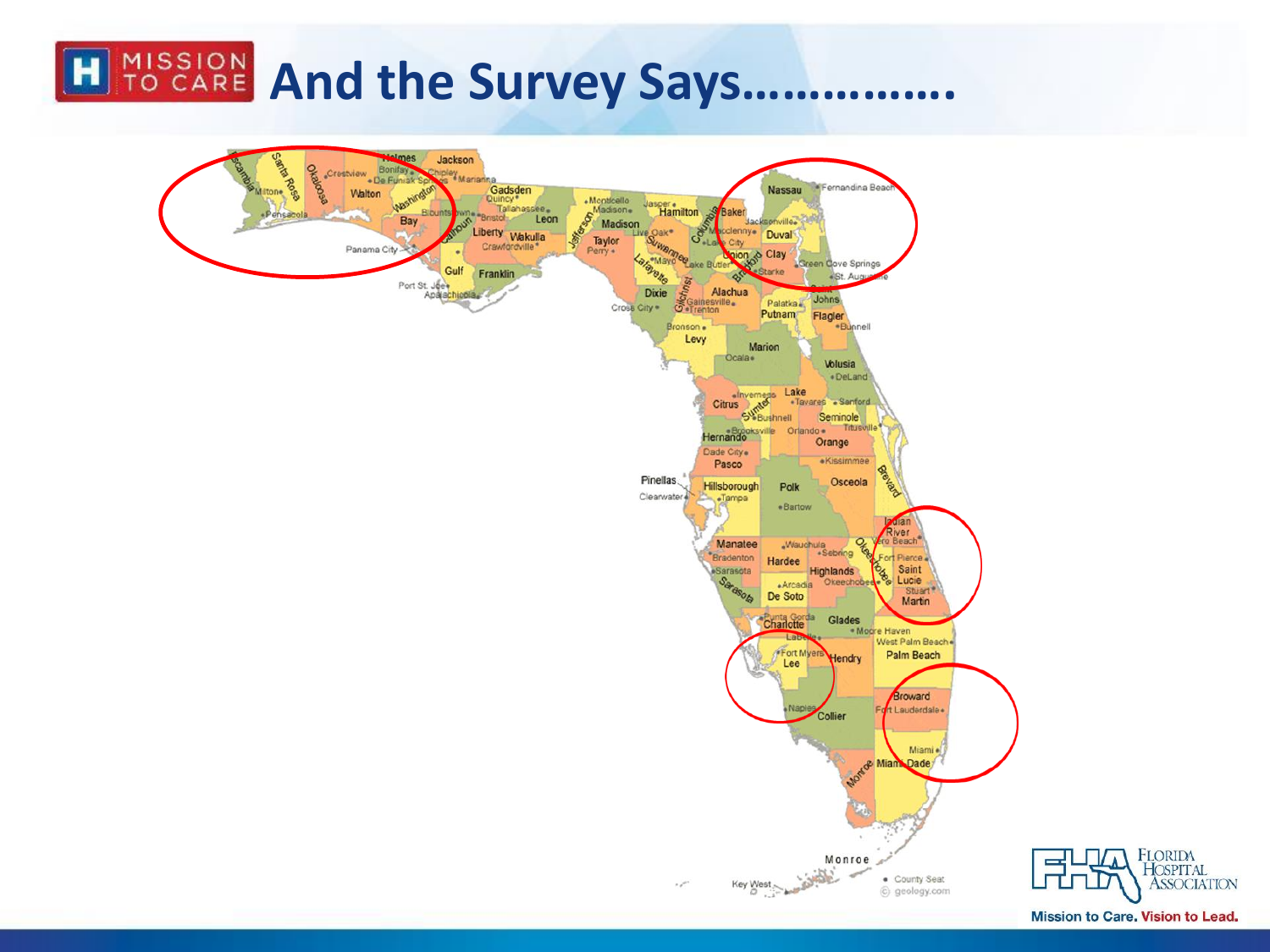### **MISSION** The Bundles

- Three-hour bundle (to be completed within 3 hours of patient's presentation):
	- Measure lactate level
	- Obtain blood cultures
	- Administer broad spectrum antibiotics (after blood cultures obtained)
	- Administer 30 milliliters per kilogram of crystalloid for hypotension or lactate greater than or equal to 4 millimoles per liter

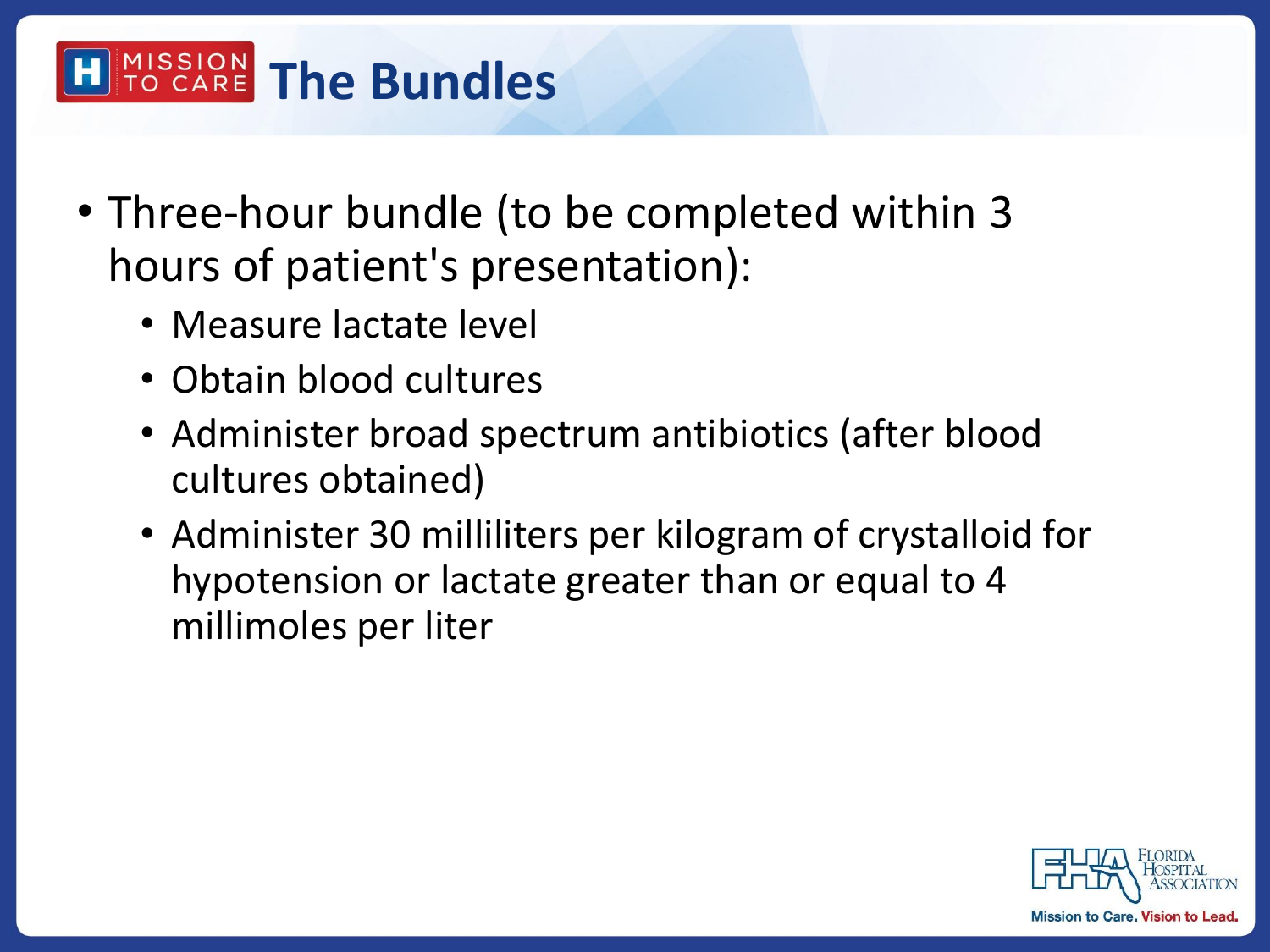#### MISSION<br>TO CARE **The Bundles**

- Six-hour bundle (to be completed within 6 hours):
	- Initiate vasopressors (for hypotension not responding to initial fluid resuscitation) to maintain a mean arterial pressure of at least 65 mmHg
	- In the event of persistent hypotension after initial fluid administration (mean arterial pressure of less than 65 mmHg) or if initial lactate was greater than 4 millimoles per liter, reassess volume status and tissue perfusion and document findings
	- Remeasure lactate if initial lactate was elevated

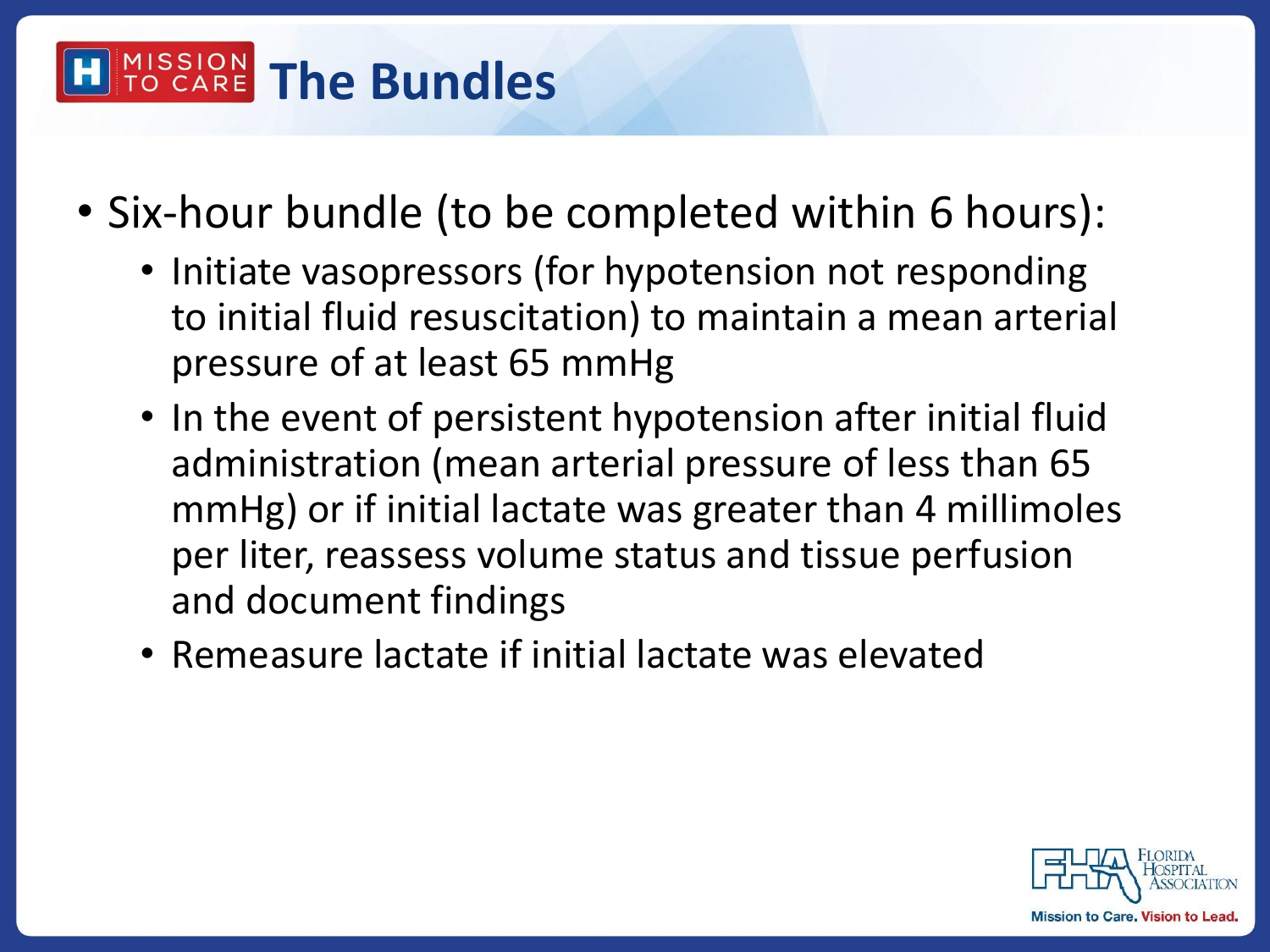#### MISSION **Best Practices**

- Sepsis Response Teams
	- Most emergency departments handle sepsis alerts using a team made up exclusively of ED staff
		- Smaller hospitals may rely on the nursing supervisor to help respond to the initial alert and to then facilitate the transfer of the patient
		- Mayo Clinic Jacksonville Intensivists take over care and pull the patient to the ICU
- Designated Sepsis Coordinator
	- Improved documentation
	- Education for Patient/Family and Staff

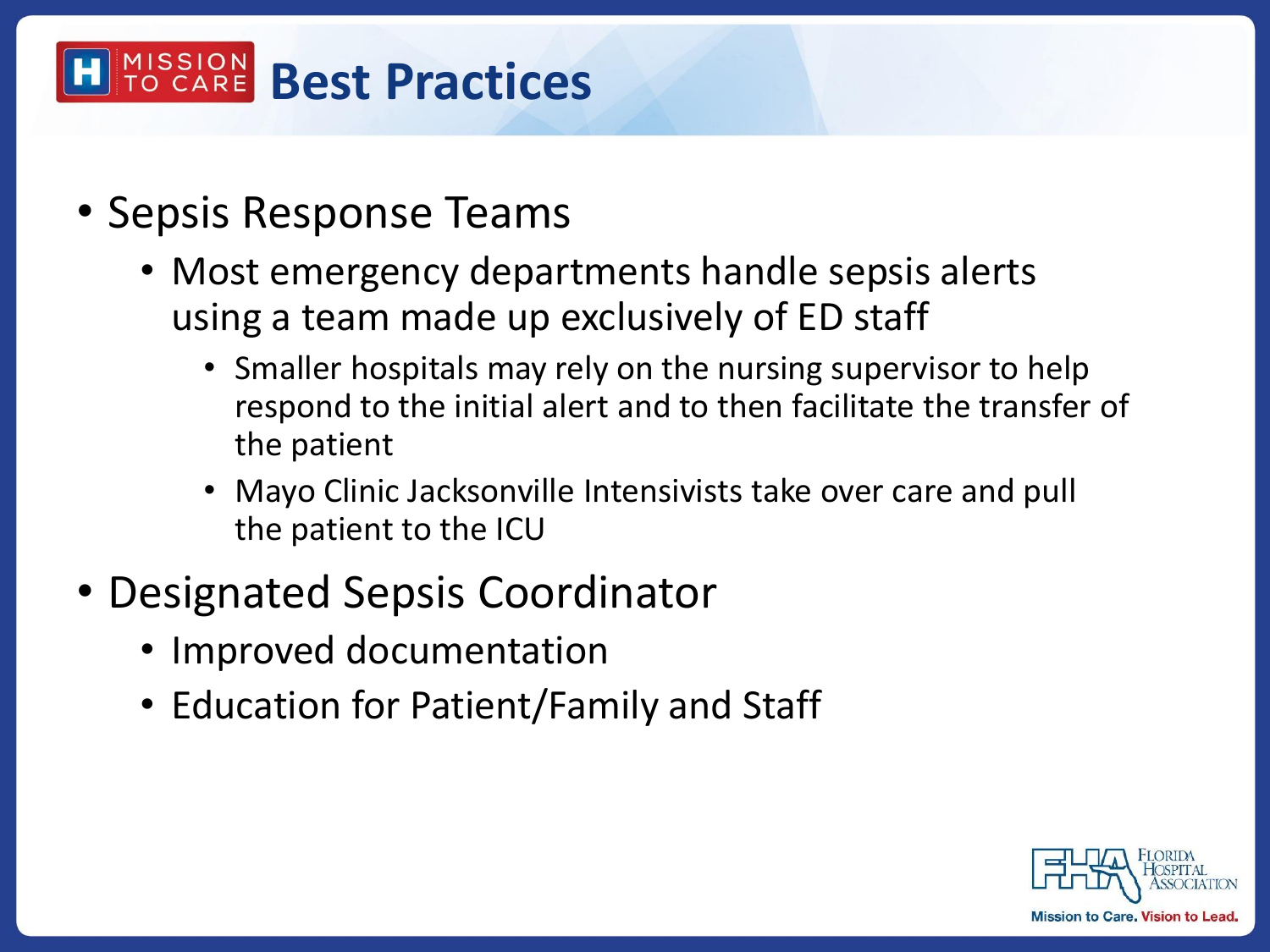### **MISSION The New Bundle**

- One-hour bundle (to be completed within 1 hour):
	- Measure lactate level. Remeasure is initial level is >2mmol/L
	- Obtain blood cultures prior to the administration of antibiotics
	- Administer broad-spectrum antibiotics
	- Begin rapid administration of 30ml/kg crystalloid for hypotension or lactate >4 mmol/L
	- Apply vasopressors if patient is hypotensive during or after fluid resuscitation to maintain MAP  $\geq$ 65 mm Hg

Time zero or time of presentation is defined as the time of triage in the Emergency Department or, if presenting from another care venue, from the earliest chart annotation consistent with all elements of sepsis or septic shock.

<http://www.survivingsepsis.org/Bundles/Pages/default.aspx>

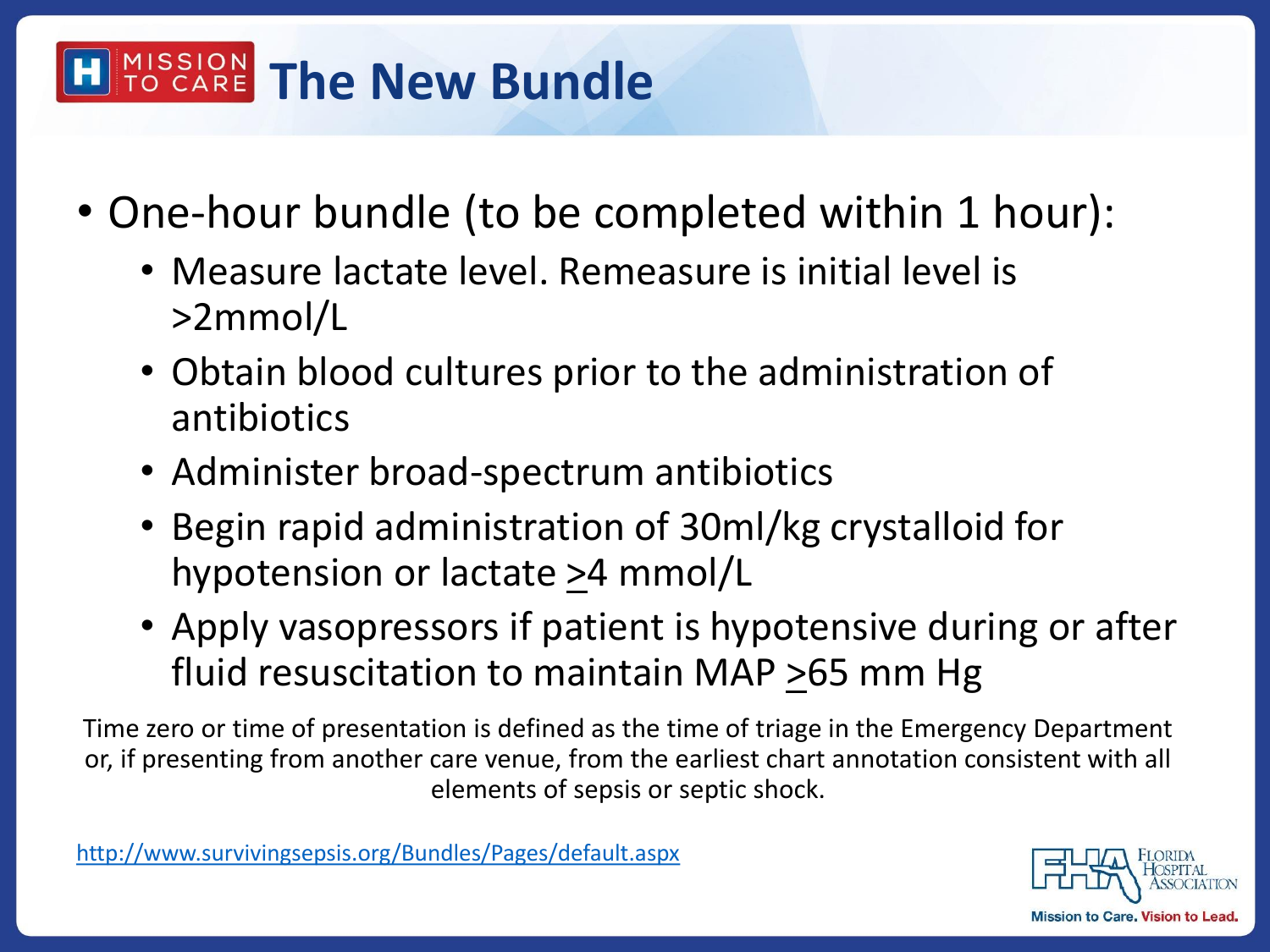#### MISSION<br>TO CARE **HRET HIIN Website:** <http://www.hret-hiin.org/topics/sepsis.shtml>



### **Hospital Improvement Innovation<br>Network**



| Engage                                                                                  | $\alpha$<br>Search<br>About $\sim$<br>Home<br>Topics $\sim$<br>Data<br><b>Events</b><br>Resources -                                                                                                                                                                                                                        |
|-----------------------------------------------------------------------------------------|----------------------------------------------------------------------------------------------------------------------------------------------------------------------------------------------------------------------------------------------------------------------------------------------------------------------------|
| Join Our HIIN                                                                           | HOME / TOPICS<br><b>SEPSIS</b>                                                                                                                                                                                                                                                                                             |
| Physicians                                                                              | <b>Sepsis</b>                                                                                                                                                                                                                                                                                                              |
| <b>LISTSERV®</b>                                                                        | <b>Importance</b>                                                                                                                                                                                                                                                                                                          |
| UP Campaign                                                                             | Sepsis is diagnosed in over one million patients each year in the United States (Hall et al., 2011).<br>Furthermore, septicemia treatment resulted in an estimated \$20.3 billion or 5.2 percent of the total cost                                                                                                         |
| <b>WHYIMHIIN Selfie Statements</b>                                                      | for all hospitalizations and was the most expensive condition treated in the year 2011 (Hall et al., 2011).<br>Not only is sepsis expensive and prevalent, patients diagnosed with sepsis are estimated to have a<br>mortality rate of 28 to 50 percent (Angus, 2001). Learn more from Carl Flatley who founded the Sepsis |
| Case Studies                                                                            | Alliance after the death of his daughter, Erin.                                                                                                                                                                                                                                                                            |
| <b>TWEETS</b> by <b>@HRETtweets</b><br>$\theta$                                         | The risk of mortality and urgency when treating all stages of sepsis, from sepsis to septic shock, drove the<br>development of the three and six hour bundles, which are approved by the National Quality Forum as the first                                                                                               |
| w<br><b>HRET HRET</b><br>@HRETtweets                                                    | scientifically sound, valid and reliable elements for the care of the septic patient (Dellinger, 2013). These<br>$\wedge$<br>bundles prompt the completion of the indicated tasks within the first three to six hours after the identification<br>of septic symptoms - 100 percent of the time.                            |
| How to get creative and participate in the<br>Innovation Challenge youtu.be/TPrgsdn0xFk |                                                                                                                                                                                                                                                                                                                            |
| via @YouTube<br>YouTube @YouTube                                                        | 20 percent reduction in Sepsis by 2019.                                                                                                                                                                                                                                                                                    |
| <b>AY BHAT</b>                                                                          | - Partnership for Patients (PfP) Goal                                                                                                                                                                                                                                                                                      |
|                                                                                         | <b>Sepsis Resources</b>                                                                                                                                                                                                                                                                                                    |
|                                                                                         |                                                                                                                                                                                                                                                                                                                            |
|                                                                                         | <b>Documents</b>                                                                                                                                                                                                                                                                                                           |
| View on Twitter<br>Embed                                                                | Download the Sepsis and Septic Shock Change Package<br>More Info                                                                                                                                                                                                                                                           |
|                                                                                         | Download the Sepsis and Septic Shock Top Ten Checklist<br>More Info                                                                                                                                                                                                                                                        |
|                                                                                         | More Info<br>Download the Date of Last Septic Event Checklist Poster                                                                                                                                                                                                                                                       |
|                                                                                         | Download the Post Op Sepsis Discovery Tracking Tool                                                                                                                                                                                                                                                                        |

Mission to Care. Vision to Lead.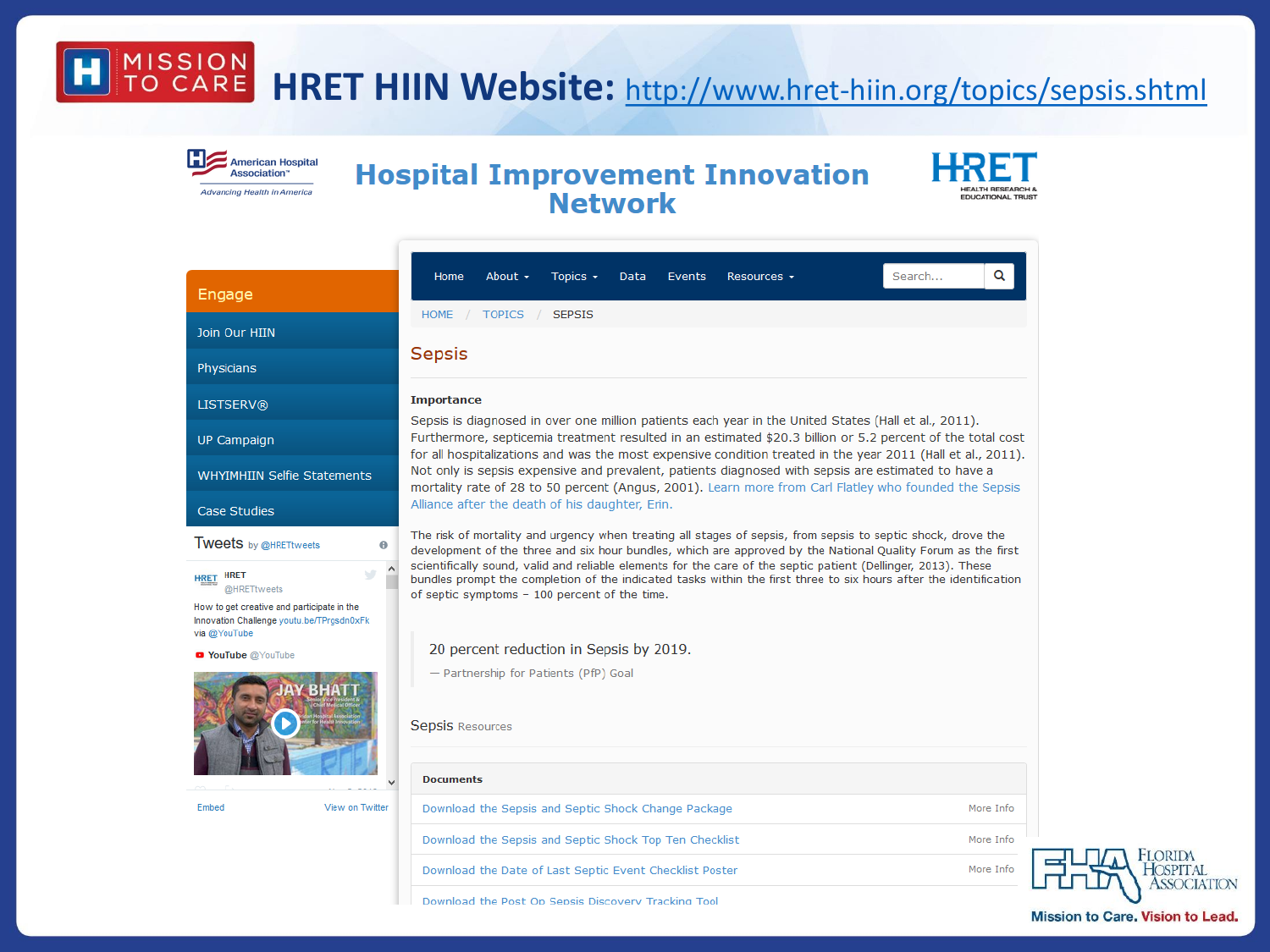# **H** FO CARE Sepsis Change Package

#### **Drivers in This Change Package**

| EARLY RECOGNITION AND TREATMENT<br>SEPSIS AND SEPTIC SHOCK<br>FOR | <b>RELIABLE EARLY</b><br><b>DETECTION</b>                                                     | <b>IMPLEMENT A SEPSIS SCREENING TOOL</b>                                                                                           | <b>Change Idea</b> |
|-------------------------------------------------------------------|-----------------------------------------------------------------------------------------------|------------------------------------------------------------------------------------------------------------------------------------|--------------------|
|                                                                   |                                                                                               | ADOPT SEPSIS SCREENING ON ALL POTENTIALLY<br><b>INFECTED PATIENTS</b>                                                              | <b>Change Idea</b> |
|                                                                   |                                                                                               | SUPPORT PROMPT ESCALATION AND TIMELY<br><b>INTERVENTION FOR AT-RISK PATIENTS</b>                                                   | <b>Change Idea</b> |
|                                                                   | <b>IMPLEMENTATION OF</b><br><b>3-HOUR BUNDLE FOR</b><br><b>PATIENTS</b><br><b>WITH SEPSIS</b> | <b>MEASURE LACTATE</b>                                                                                                             | <b>Change Idea</b> |
|                                                                   |                                                                                               | OBTAIN BLOOD CULTURES PRIOR TO THE<br><b>ADMINISTRATION OF ANTIBIOTICS</b>                                                         | <b>Change Idea</b> |
|                                                                   |                                                                                               | <b>ADMINISTER BROAD-SPECTRUM ANTIBIOTICS</b>                                                                                       | <b>Change Idea</b> |
|                                                                   |                                                                                               | ADMINISTER 30ML/KG CRYSTALLOID FOR HYPOTENSION<br>OR LACTATE LEVELS >4MMOL/L                                                       | <b>Change Idea</b> |
|                                                                   |                                                                                               | PROMOTE PROMPT IMAGING TO CONFIRM POTENTIAL<br><b>SOURCES OF INFECTION</b>                                                         | <b>Change Idea</b> |
|                                                                   | <b>IMPLEMENTATION OF</b><br><b>6-HOUR BUNDLE FOR</b><br>PATIENTS WITH SEPTIC<br><b>SHOCK</b>  | <b>ADMINISTER VASOPRESSORS</b>                                                                                                     | <b>Change Idea</b> |
|                                                                   |                                                                                               | REASSESS VOLUME STATUS AND TISSUE PERFUSION TO<br><b>ENSURE ADEQUATE RESUSCITATION</b>                                             | <b>Change Idea</b> |
|                                                                   |                                                                                               | <b>REMEASURE LACTATE</b>                                                                                                           | <b>Change Idea</b> |
|                                                                   | PROVISION OF<br><b>OTHER SUPPORTIVE</b><br><b>THERAPIES</b>                                   | <b>IMPLEMENT THE OTHER SUPPORTIVE THERAPIES</b><br>AS INDICATED BY INDIVIDUAL PATIENTS USING<br><b>ALGORITHMS AND/OR PROTOCOLS</b> | <b>Change Idea</b> |

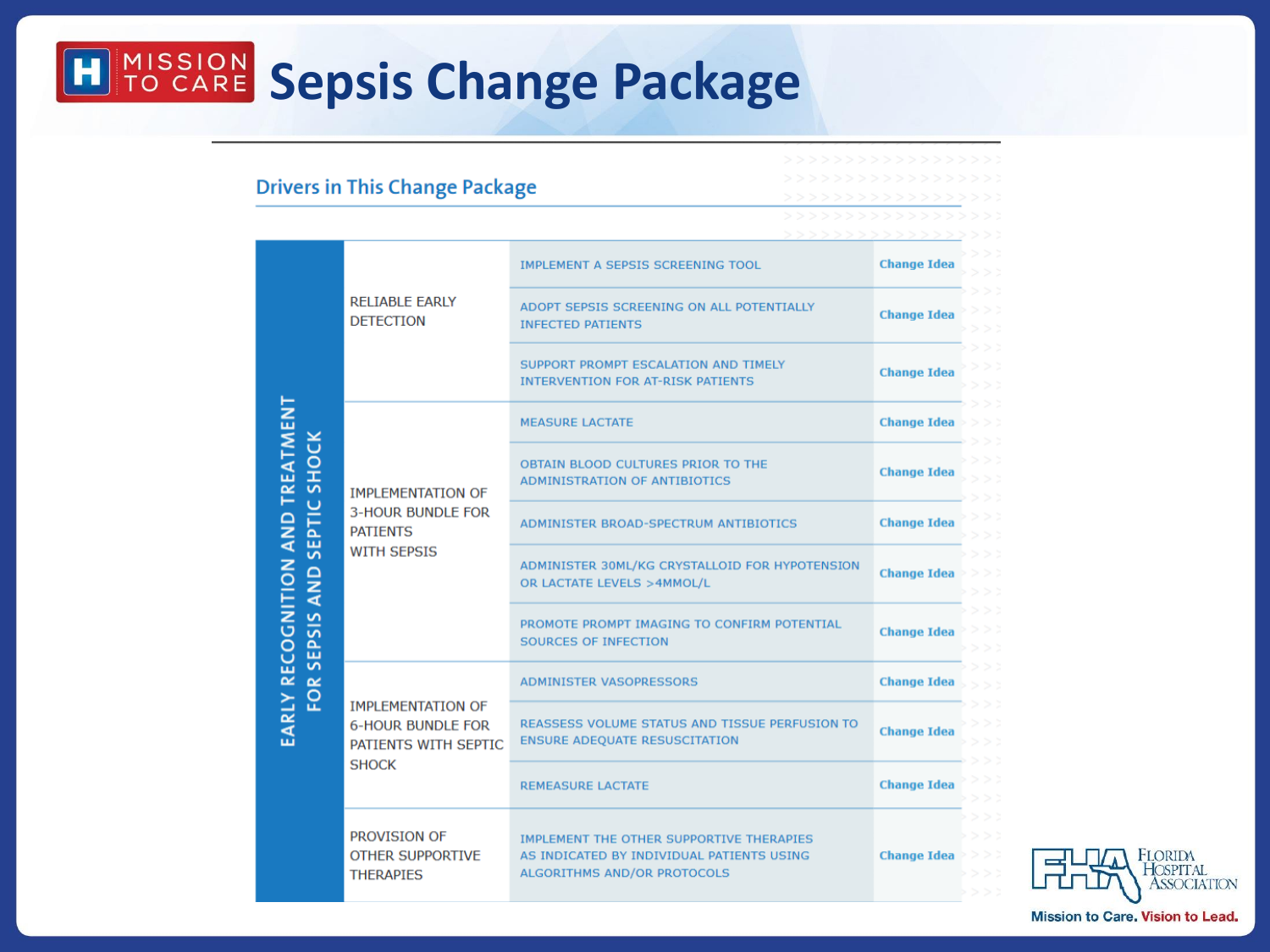#### MISSION<br>TO CARE **Sepsis Top Ten Checklist**

#### 2017 Sepsis Mortality Reduction Top Ten Checklist





- - 3. Adopt a sepsis screening tool or system in the ED and/or in one inpatient department.
	-

4. Screen every adult patient during initial evaluation in the ED and/or once a shift in one identified inpatient department.

5. Develop an alert mechanism to provide for prompt escalation and action from care providers with defined roles and responsibilities.



6. Develop standard order set or protocol linking blood cultures and lactate lab  $draws$  (blood culture = lactate level) and ensure lactate results are available within 45 minutes. Consider a lactate of > 4mmol/L, a CRITICAL result to prompt notification.



7. Place broad-spectrum antibiotics in the ED medication delivery system to allow for antibiotic administration within 1 hour (collaborate with Pharmacy and Infectious Disease for appropriate selection).



8. Develop an order-set or protocol for 3-hour resuscitation bundle and the 6-hour septic shock bundle that uses an "opt-out" process instead of an "opt-in" for all bundle elements, with the explicit end goals of therapy and assessment of volume status.



9. Develop a process for rapid fluid infusion of isotonic solution 30ml/kg for patients with septic shock for timely resuscitation.



10. Utilize a "time zero" method that also displays visual cues for the health care team for timing of interventions for the sepsis.

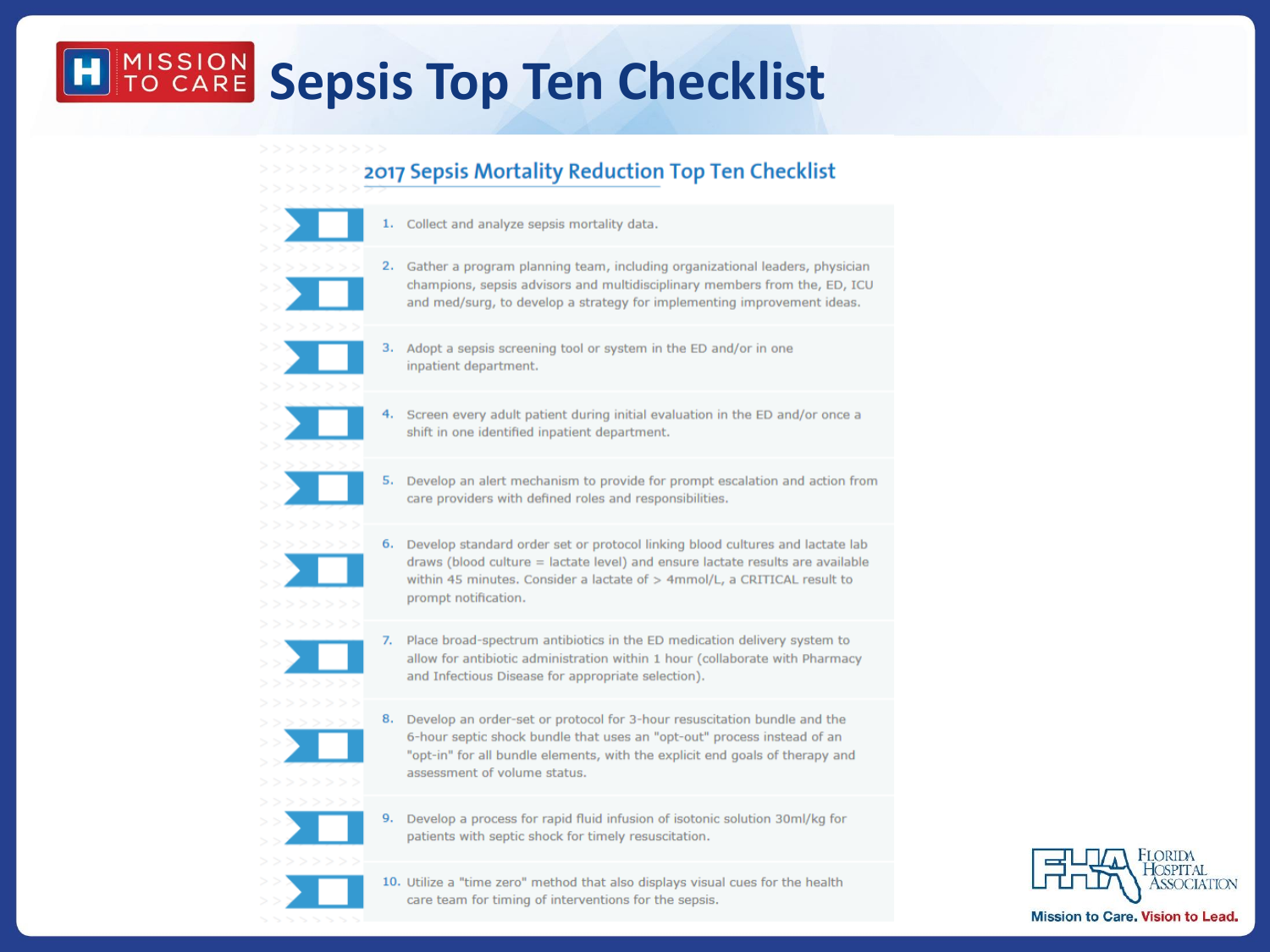## **MISSION HIIN and Readmissions**

- > Suggested Bundles and Toolkits
	- ASPIRE Designing and Delivering Whole Person Transitional Care, retrieved at: http://www.ahrg.gov/professionals/systems/hospital/medicaidreadmitguide/index.html
	- · Re-engineered Discharge (RED), retrieved at: http://www.bu.edu/fammed/projectred/index.html
	- The Care Transitions Program®, retrieved at: http://caretransitions.org/
	- Care Transitions Measure, retrieved at: http://caretransitions.org/wp-content/uploads/2015/08/CTM3Specs0807.pdf
	- · Transitional Care Model, retrieved at http://www.nursing.upenn.edu/ncth/transitional-care-model/
	- Better Outcomes by Optimizing Safe Transitions, retrieved at: http://www.hospitalmedicine.org/ Web/Quality\_Innovation/Implementation\_Toolkits/Project\_BOOST/Web/Quality\_\_\_Innovation/ Implementation\_Toolkit/Boost/BOOST\_Intervention/BOOST\_Tools.aspx
	- INTERACT Interventions to Reduce Acute Care Transfers, retrieved at: http://www.pathwayinteract.com/
	- The Business Case for Person-Centered Care. http://www.thescanfoundation.org/business-caseperson-centered-care
	- The National Center for Complex Health and Social Needs, retrieved at https://www.complex.care/

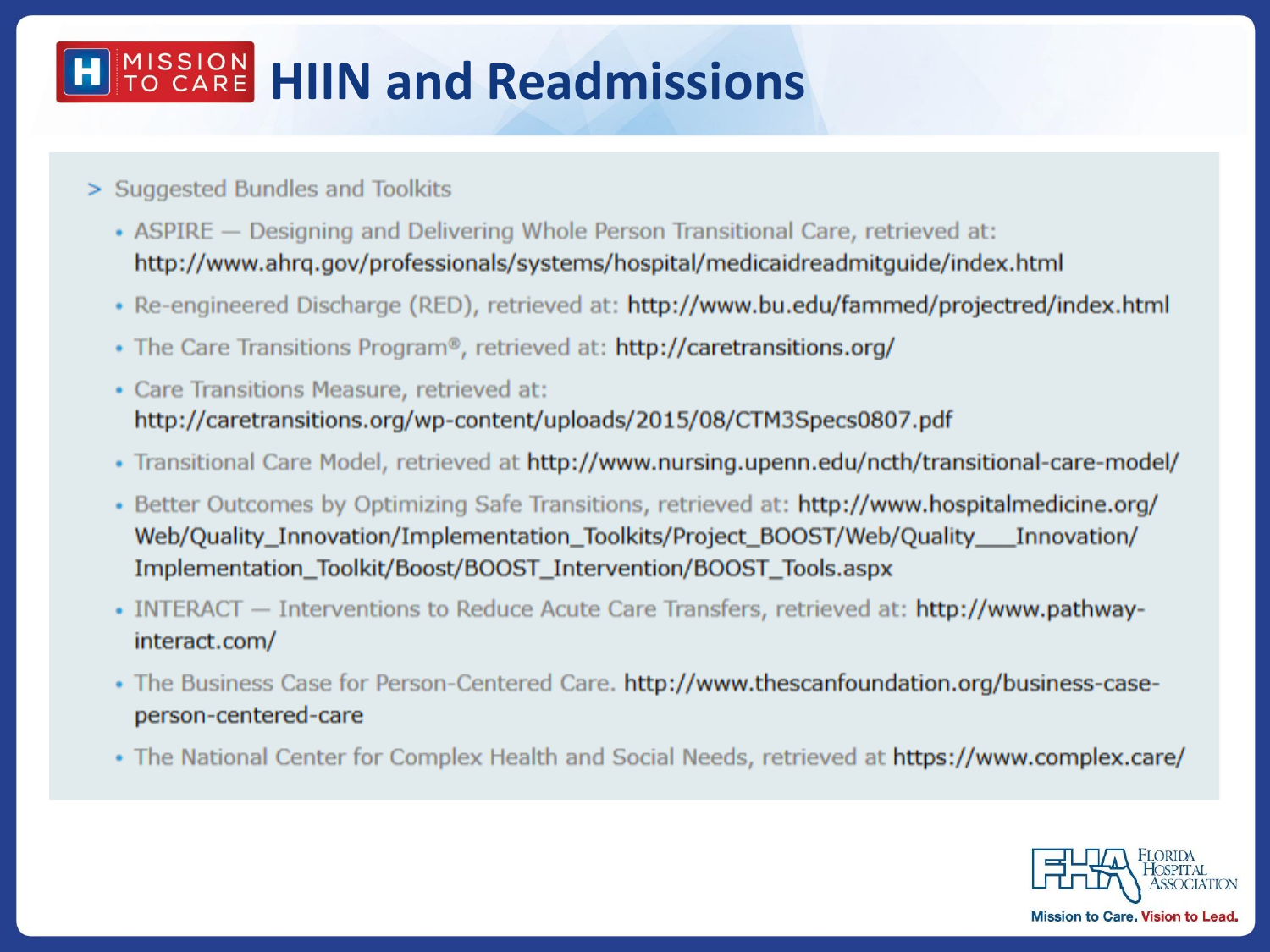### **HISSION HIIN Activities**

- In-person events
	- Early Recognition and Treatment of Sepsis in the Emergency Department using TeamSTEPPS Methodology
	- Regional Readmission Forums
- Virtual Events
	- Ongoing Infection Prevention Training
	- Quality Hot Topics calls